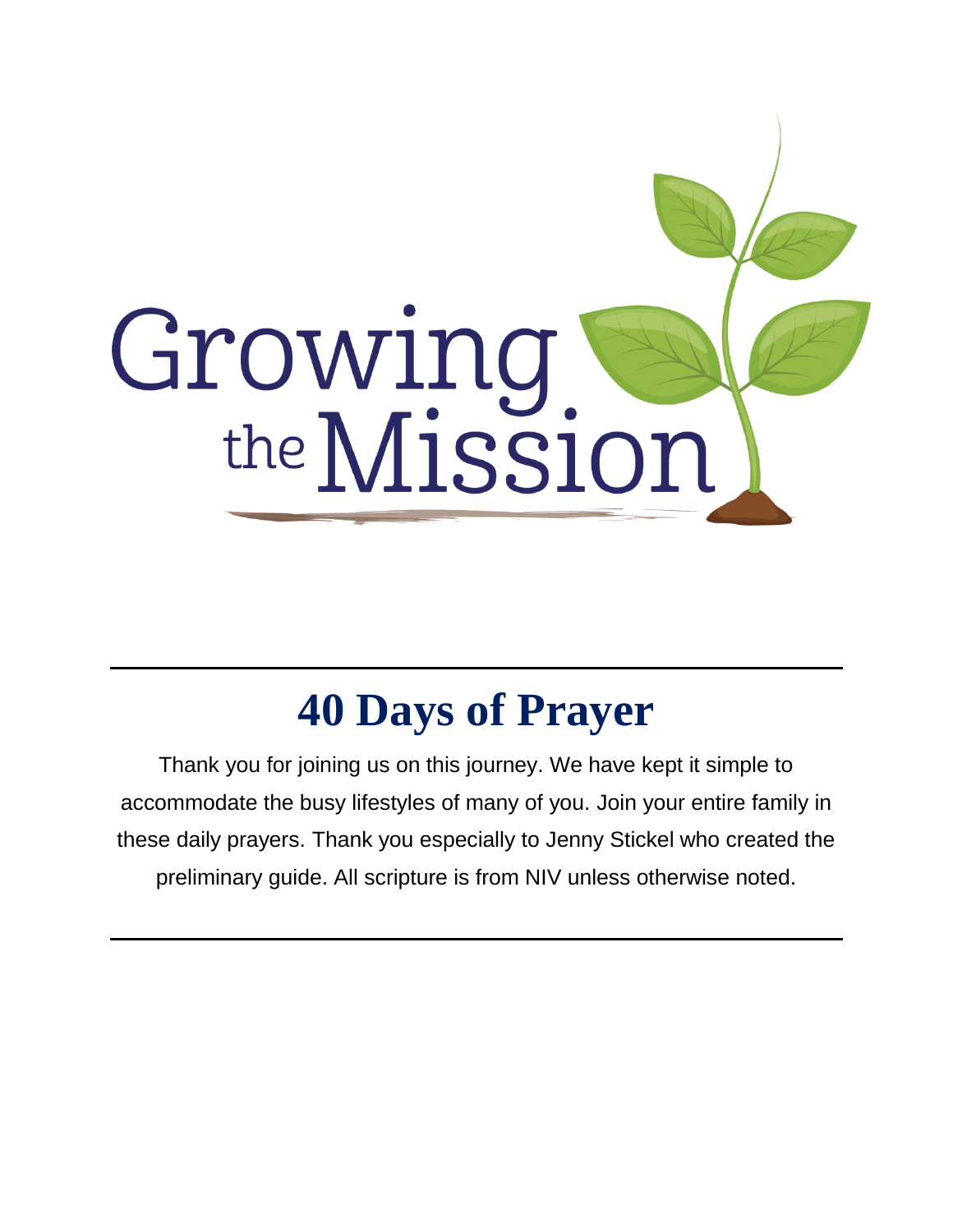#### **March 6-12**

**Day 1. Psalm 127:1** Unless the Lord builds the house, the builders labor in vain. Unless the Lord watches over the city, the guards stand watch in vain.

Father, we commit this building project to Your care and keeping. You know our future needs and the needs of future generations, so we commit this project to You for Your guidance.

**Day 2. II Corinthians 9:6** Remember this: whoever sows sparingly will also reap sparingly and whoever sows generously will also reap generously.

Lord, we ask that you help us to be generous givers to our church's future.

**Day 3. II Corinthians 9:7** Each of you should give what you have decided in your heart to give, not reluctantly or under compulsion for God loves a cheerful giver.

Lord, help us to be cheerful givers of our time, talents and treasures.

**Day 4. II Corinthians 9:8** And God is able to bless you abundantly so that in all things at all times, having all you need you will abound in every good work.

Lord, bless our future work in this church.

**Day 5. II Corinthians 9:10-11** Surely He says this for us, doesn't He? Yes, this was written for us, because whoever plows and threshes should be able to do so in the hope of sharing in the harvest. If we have sown spiritual seed among you, is it too much if we reap a material harvest from you,?

God, we pray that you would enlarge a harvest of righteousness and increase our generosity that would in turn lead to thanksgiving to You.

**Day 6. I Peter 1:22** Now that you have purified yourselves by obeying the truth so that you have sincere love for each other, love one another deeply, from the heart.

Lord, we pray that our giving to the future would be out of love, love for each other and love for future generations that will attend our church.

**Day 7. Romans 15:5-6** May the God who gives endurance and encouragement give you the same attitude of mind toward each other that Christ Jesus had, so that with one mind and one voice you may glorify the God and Father of our Lord Jesus Christ.

Lord, we pray that we would have endurance and encouragement with the attitude of Christ as we consider this building project. Let God be glorified in our building, in our people through Jesus Christ.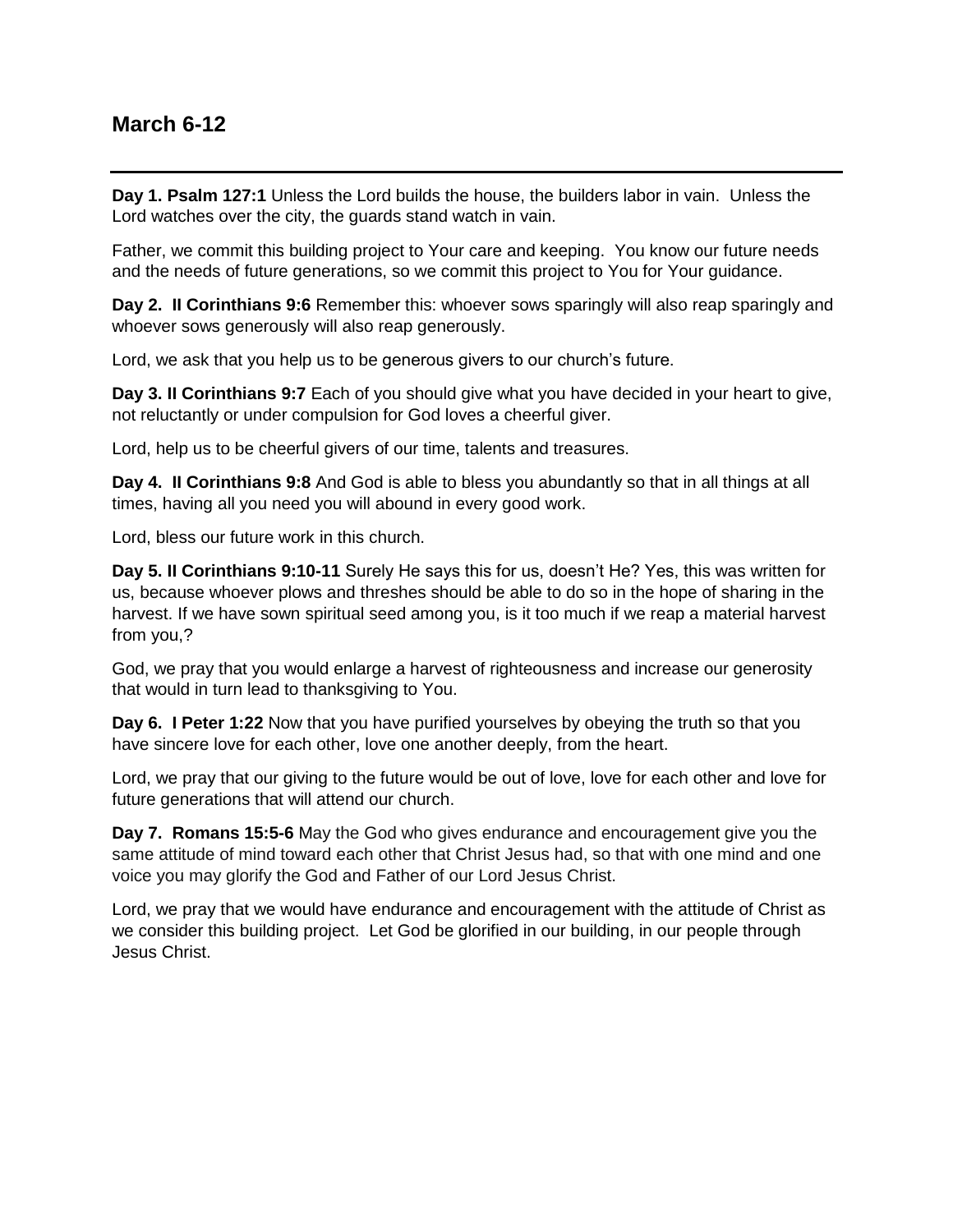#### **March 13-19**

**Day 8. Colossians 3:14** And over all these virtues put on love, which binds them all together in perfect unity.

Lord, let love and unity bind us together as we head forward.

**Day 9. Colossians 3:15** Let the peace of Christ rule in your hearts, since as members of one body you were called to peace. And be thankful.

Father, Let the Peace of Christ rule in our hearts as we plan and build. We are thankful for Your provision Lord.

**Day 10. Matthew 6:13** Lead us not into temptation and deliver us from the evil one.

Lord, as we proceed with our plans keep us from temptation, and keep our church sheltered under your wings, away from all evil.

**Day 11. Mark 11:17** Is it not written: My house will be called a house of prayer.

Lord, let our church be a house of prayer. Prayer is a vital way to be in relation with you. Help us not just to bombard your with our requests, but let us come to you in thanksgiving and praise. Help us to remain still that we may hear your voice.

**Day 12. Romans 12:13** Contribute to the needs of the saints and seek to show hospitality.

Lord, you know the importance of hospitality in our church. May we be a safe haven for those in need. Give us wisdom regarding our kitchen facilities and other areas of hospitality.

**Day 13. Leviticus 19:34** You shall treat the stranger who sojourns with you as the native among you, and you shall love his as yourself, for you were strangers in the land of Egypt; I am the Lord your God.

Lord, help our building and grounds to be welcoming to others. Show us how to love the marginal as Jesus did.

**Day 14. Psalm 32:8** Instruct us and teach us in the way to go, counsel us with your loving eye upon us.

Lord, watch over the Evangelical Covenant Church of Princeton and guide us in all our decisions and plans. May the plans we make be fully in line with your plan.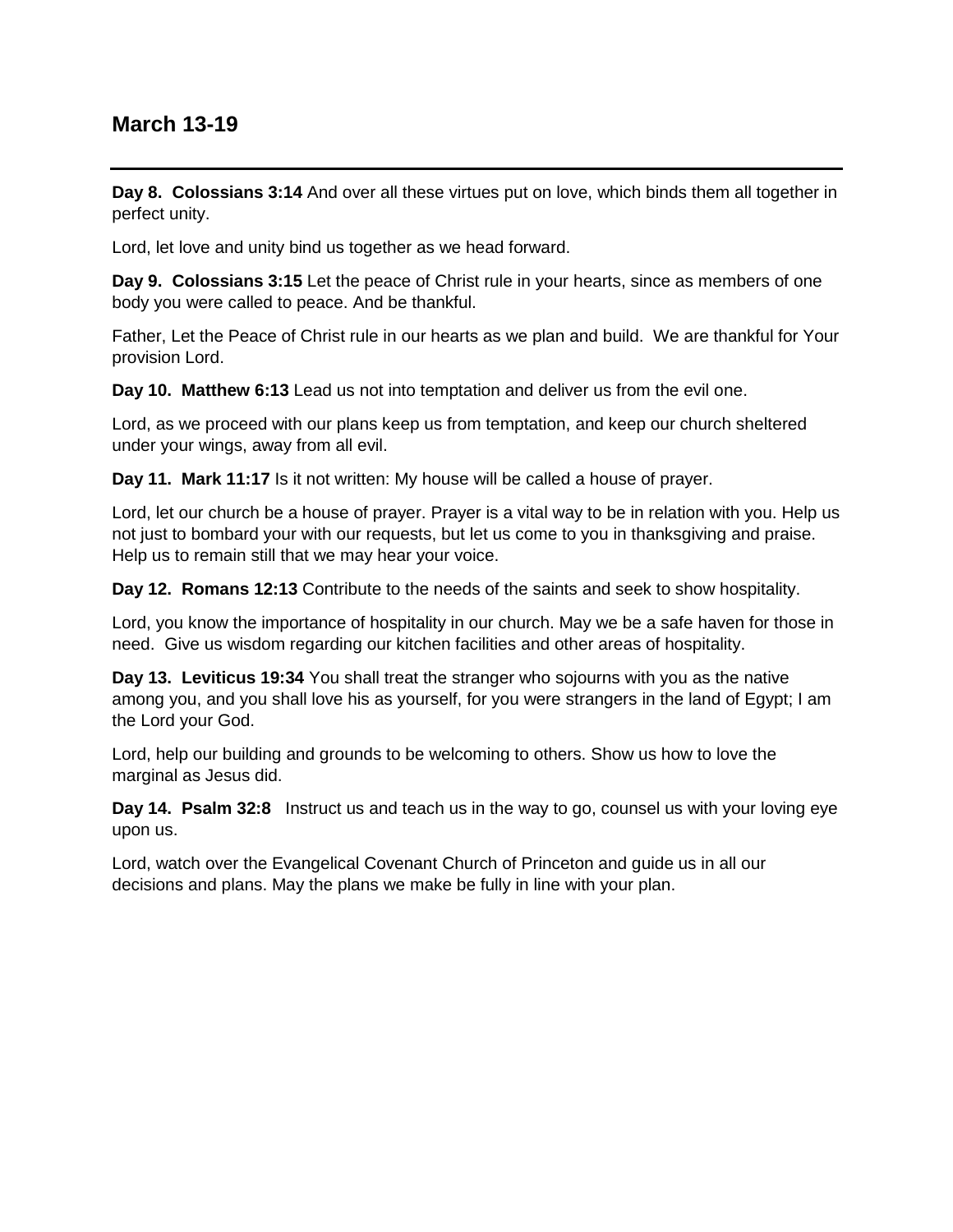#### **March 20 – 26**

**Day 15. Jeremiah 32:39** I will give them singleness of heart and action, so that they will always fear me and that all will then go well for their children after them.

Lord, we ask for our church to focus on your purposes and plans so that the children and their children will be blessed. Show us how we are to prepare to be the hands and feet of Jesus for years to come.

**Day 16. Proverbs 7:2** Keep my commands and you will live; guard my teachings as the apple of your eye.

Lord, help us to keep your commands and live, today and in the days to come always seeking to be in your will.

**Day 17. I Timothy 4:12** Let no one despise you for your youth, but set the believers an example in speech, in conduct, in love, in faith, in purity.

Lord, let this building be a place where youth gather and grow in their love for You and for Your Word. Help us to remember to be a church where we value people of all ages and backgrounds and that we can learn much from our youth and children.

**Day 18. Psalm 127:3** Children are a gift from the Lord; they are a reward from Him.

Father, help us to nurture and love the children and youth who come to us. Let this physical space be a source of joy and fun for all ages, but especially for our youth and vacation bible school participants.

**Day 19. II Corinthians 4:1** Therefore, since through God's mercy we have this ministry, we do not lose heart.

Lord, we trust that you will sustain and lift up our congregation through this difficult time of COVID and in the future. Let our church be a place of service for our members and an encouragement for the community.

**Day 20. I Corinthians 4:2** Now it is required that those who have been given a trust must prove faithful.

Lord, You have entrusted us with much. Let us be faithful with all that you have blessed us with. Help us as we seek to prepare for the future of the church and the ministries that you have planned in advance for us.

**Day 21. I Timothy 5:17** The elders who direct the affairs of the church well are worthy of double honor, especially those whose work is preaching and teaching.

Lord, we pray for our leaders in our church to direct us in your paths. Give them open hearts and minds to hear your still small voice.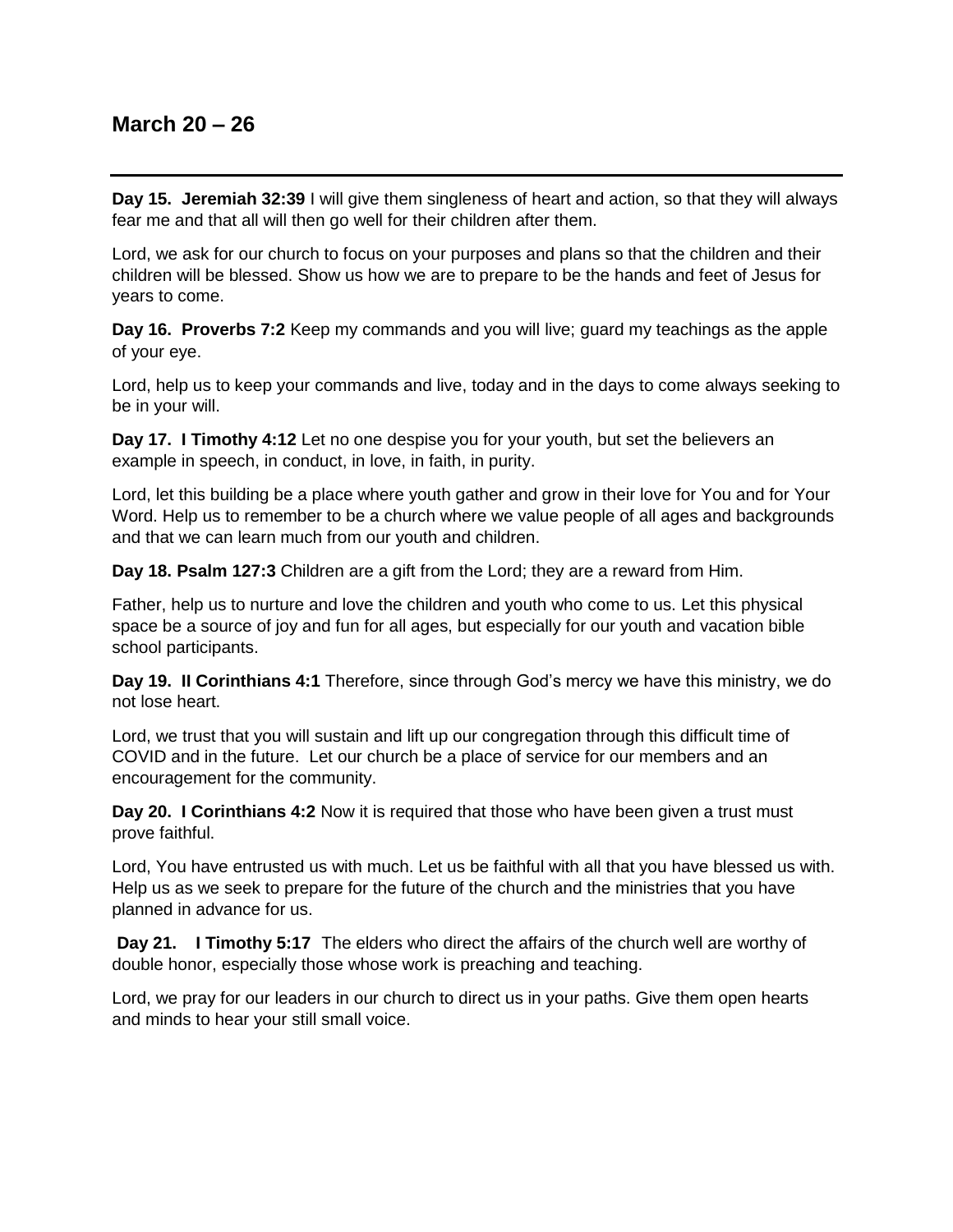## **March 27 - April 2**

**Day 22. Acts 2:46-47** Every day they continued to meet together in the temple courts. They broke bread in their homes and ate together with glad and sincere hearts, praising God and enjoying the favor of all the people. And the Lord added to their number daily those who were being saved.

Lord, let this expansion of our building bring praise to you and add to the number of people who know you as their Savior. May we continue to meet together, sharing in your supper, worshipping and praising you.

**Day 23. Colossians 1:28** He is the one we proclaim, admonishing and teaching everyone with all wisdom, so that we may present everyone fully mature in Christ.

We pray, Lord, that this new addition would bring more opportunities to proclaim and teach Christ's wise ways so that we might all be grow and mature in Christ.

**Day 24. Ephesians 4:32** Be kind and compassionate to one another, forgiving each other, just as in Christ, God forgave you.

O Father, we pray that the people of our congregation would offer comfort, compassion, and forgiveness to each other and to all who enter through our doors.

**Day 25. Leviticus 19:14** You shall not curse the deaf or put a stumbling block before the blind, but you shall fear your God: I am the Lord.

Gracious Father, we pray that our facility would meet people's basic needs for restrooms, nursery facilities, handicap accessibility and ease of entry and exit.

**Day 26. Psalm 27:4** One thing I have asked from the Lord, that I shall seek: That I may dwell in the house of the Lord all the days of may life, to behold the beauty of the Lord and to meditate in His temple.

Lord, we pray that our facility would honor God with its beauty while remembering that the building is not the church, but that we, the congregation are the church. May we hunger and thirst for more of you, O Lord.

**Day 27. Exodus 23:14** Three times a year you are to celebrate a festival to me.

God, you mandated the Israelites so many years ago to come together to celebrate as a nation to give glory back to you. We pray that our property and its buildings would have all we need for major life events like weddings, and funerals. We ask that these times of celebration and memorial will be honoring to you.

**Day 28. Ephesians 6:7** Serve wholeheartedly, as if you were serving the Lord, not people

Lord, help us to serve you wholeheartedly being good stewards of all that you have given us.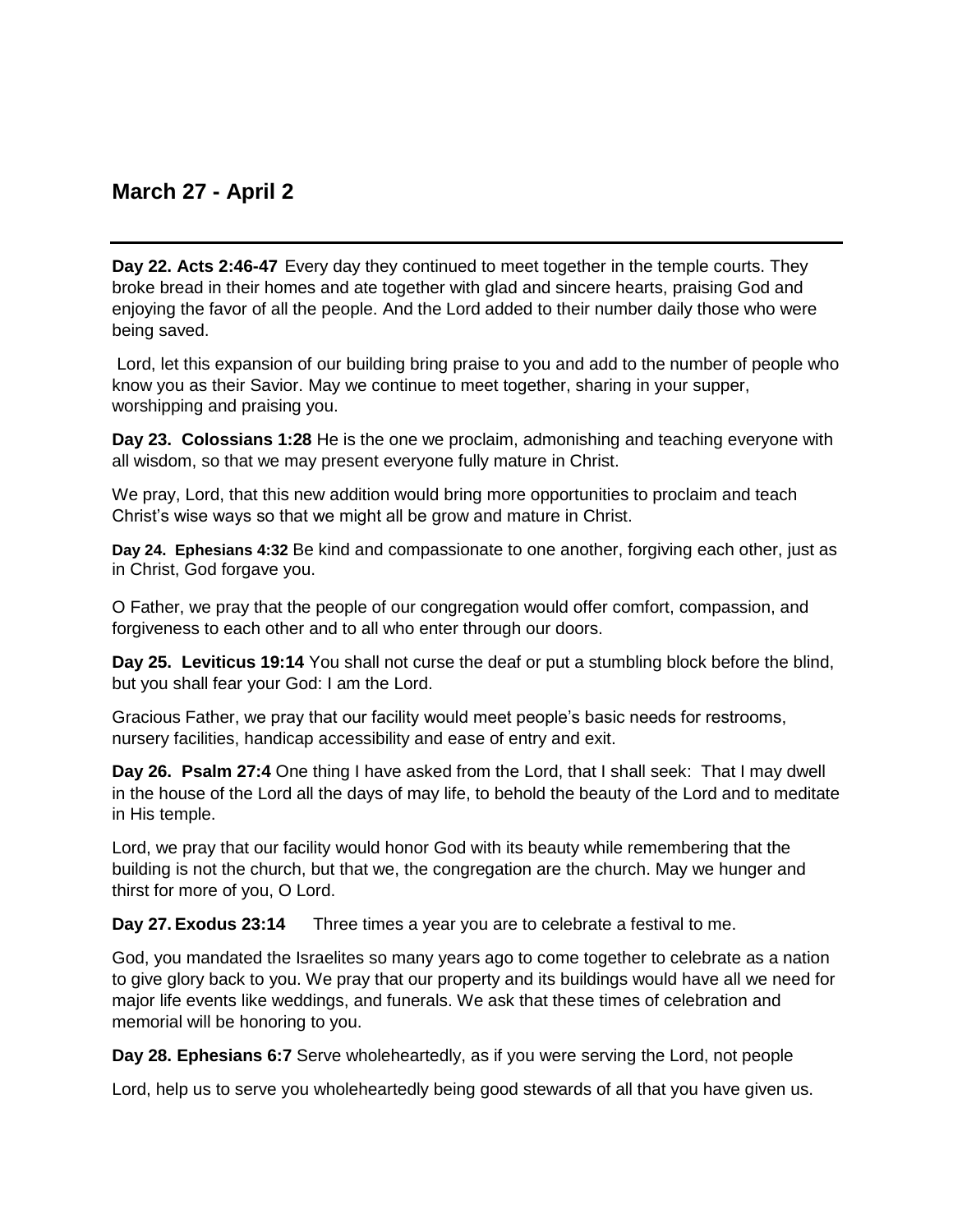## **April 3 - April 9**

**Day 29. Hebrews 13:15-16** Through Jesus, therefore, let us continually offer to God a sacrifice of praise—the fruit of lips that openly profess his name. <sup>16</sup> And do not forget to do good and to share with others, for with such sacrifices God is pleased. Lord, may we be a people that overflow with thanksgiving and praise that leads us generous sharing of our time and talents.

**Day 30. John 4:23** Yet, a time is coming and has now come when the true worshipers will worship the Father in the Spirit and in truth, for they are the kind of worshipers the Father seeks. Father, let us worship you in this building in Spirit and in truth.

**Day 31. Mark 10:13-16** People were bringing little children to Jesus for him to place his hands on them, but the disciples rebuked them. When Jesus saw this, he was indignant. He said to them, "Let the little children come to me, and do not hinder them, for the kingdom of God belongs to such as these. Truly I tell you, anyone who will not receive the kingdom of God like a little child will never enter it. And he took the children in his arms, placed his hands on them and blessed them.

Lord, Jesus, we know you love children. Let this building and grounds be well supplied and fit to serve them well. May we in this congregation love and nurture the children you bring to us.

**Day 32. Deuteronomy 4:9** Only be careful, and watch yourselves closely so that you do not forget the things your eyes have seen or let them fade from your heart as long as you live. Teach them to your children and to their children after them.

Lord, we know you love all ages. Let our building serve all from infants, to preschool, to grade school, to middle school, to high school, to young adults, to middle aged adults, and to seniors. We pray you bless our families, our singles, and each one who comes in contact with our church, regardless of race or background.

**Day 33. Ephesians 4:32** Be kind and compassionate to one another, forgiving each other, just as in Christ God forgave you. Lord, be here in our place of worship and help us to be tender hearted with one another and loving to our community.

**Day 34. Hebrews 10:24-25** And let us consider how we may spur one another on toward love and good deeds, not giving up meeting together, as some are in the habit of doing, but encouraging one another—and all the more as you see the Day approaching.

Lord, let our expansion be an area for community building. Bless us with an area where we can meet in large groups to celebrate you.

**Day 35. Proverbs 3:9** Honor the Lord with your wealth and with the first fruits of all your produce.

Father, May we honor you with all that we have, not just with our money but with our time and talents also. May our church building be a place where we can gather together to honor you.